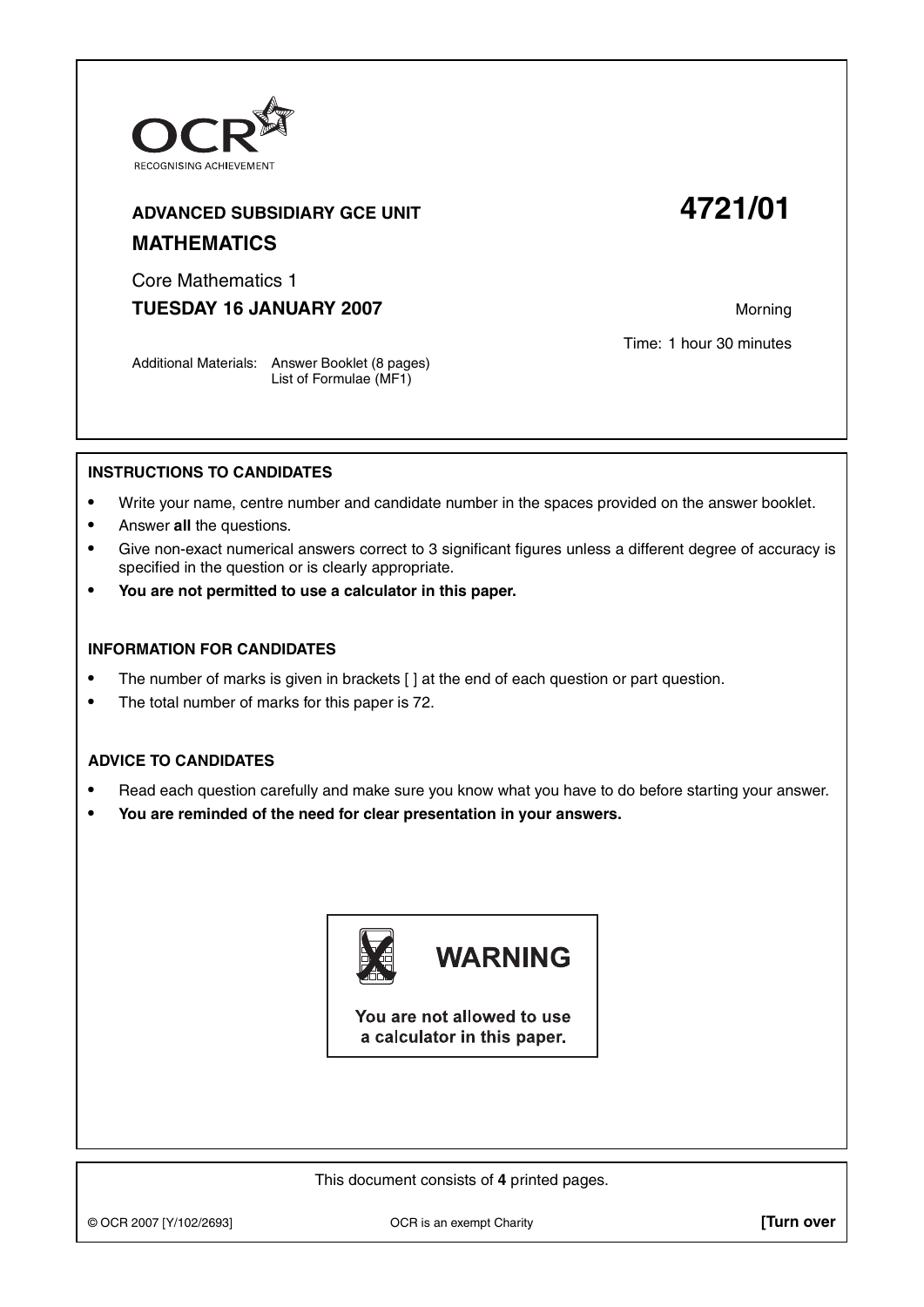- 1 Express  $\frac{5}{2}$  $\frac{5}{2 - \sqrt{3}}$  in the form  $a + b\sqrt{3}$ , where *a* and *b* are integers. [3]
- **2** Evaluate

 $\mathbf{a}$   $\mathbf{b}$ 

(i) 
$$
6^0
$$
, [1]

(ii) 
$$
2^{-1} \times 32^{\frac{4}{5}}
$$
.

**3** Solve the inequalities

(i) 
$$
3(x-5) \le 24
$$
, [2]

(ii) 
$$
5x^2 - 2 > 78
$$
. [3]

**4** Solve the equation  $x^{\frac{2}{3}} + 3x^{\frac{1}{3}} - 10 = 0$ . [5]





The graph of  $y = f(x)$  for  $-1 \le x \le 4$  is shown above.

- (i) Sketch the graph of  $y = -f(x)$  for  $-1 \le x \le 4$ . [2]
- (ii) The point *P*(1, 1) on  $y = f(x)$  is transformed to the point *Q* on  $y = 3f(x)$ . State the coordinates of *Q*. of  $Q$ . [2]
- (iii) Describe the transformation which transforms the graph of  $y = f(x)$  to the graph of  $y = f(x + 2)$ . [2]
- **6** (i) Express  $2x^2 24x + 80$  in the form  $a(x b)^2 + c$ .  $2 + c$ . [4]
	- (ii) State the equation of the line of symmetry of the curve  $y = 2x^2 24x + 80$ . [1]
	- (iii) State the equation of the tangent to the curve  $y = 2x^2 24x + 80$  at its minimum point. [1]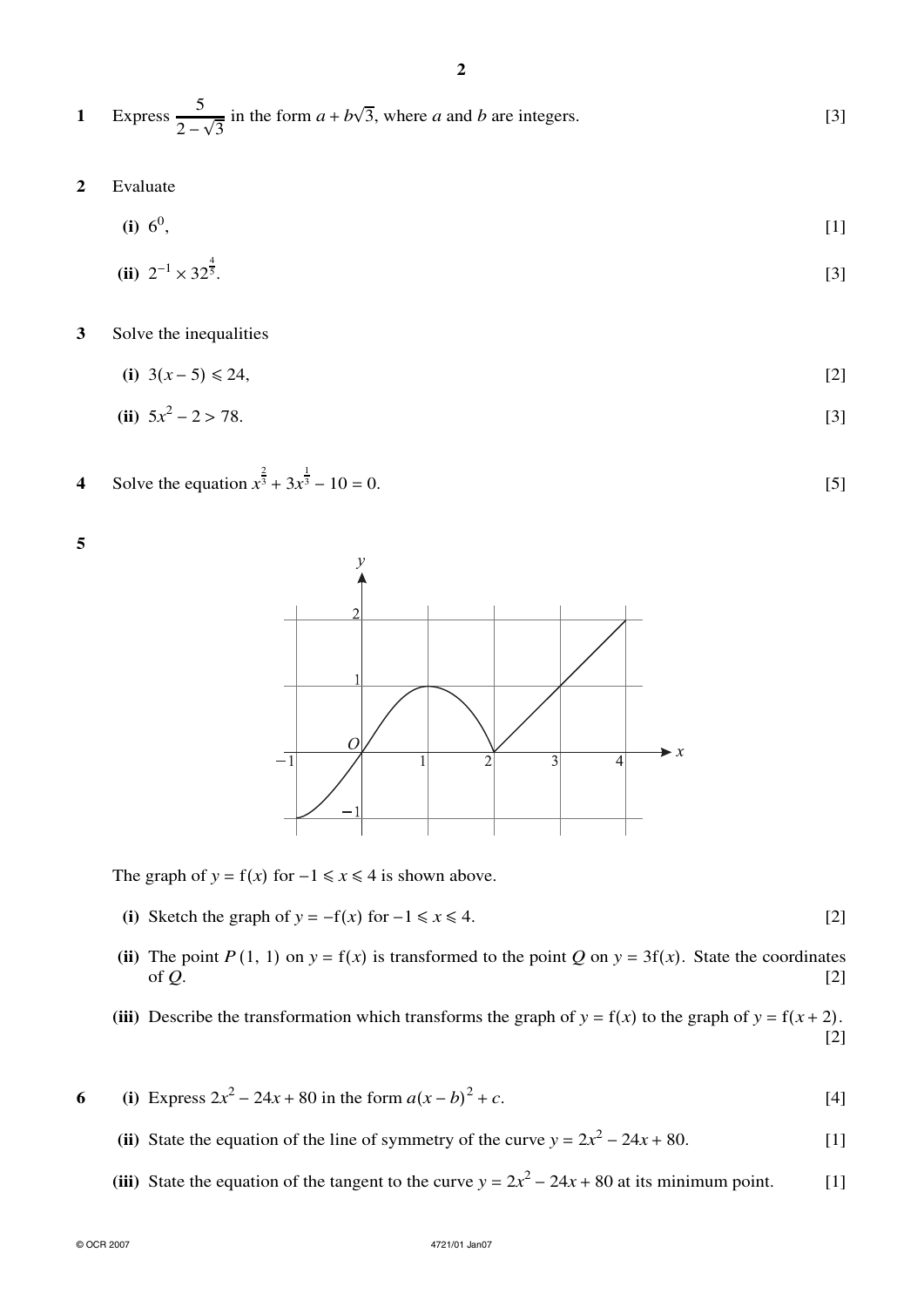**7** Find  $\frac{dy}{dx}$  in each of the following cases.

(i) 
$$
y = 5x + 3
$$
 [1]

(ii) 
$$
y = \frac{2}{x^2}
$$
 [3]

(iii) 
$$
y = (2x+1)(5x-7)
$$
 [4]

**8** (i) Find the coordinates of the stationary points of the curve  $y = 27 + 9x - 3x^2 - x^3$ . . [6]

- **(ii)** Determine, in each case, whether the stationary point is a maximum or minimum point. [3]
- (iii) Hence state the set of values of *x* for which  $27 + 9x 3x^2 x^3$  is an increasing function. [2]
- **9** *A* is the point (2, 7) and *B* is the point (−1, −2).
	- (i) Find the equation of the line through *A* parallel to the line  $y = 4x 5$ , giving your answer in the form  $y = mx + c$ . [3] form  $y = mx + c$ .
	- **(ii)** Calculate the length of *AB*, giving your answer in simplified surd form. [3]
	- **(iii)** Find the equation of the line which passes through the mid-point of *AB* and which is perpendicular to *AB*. Give your answer in the form  $ax + by + c = 0$ , where *a*, *b* and *c* are integers. [6]
- **10** A circle has equation  $x^2 + y^2 + 2x 4y 8 = 0$ .
	- **(i)** Find the centre and radius of the circle. [3]
	- (ii) The circle passes through the point  $(-3, k)$ , where  $k < 0$ . Find the value of *k*. [3]
	- (iii) Find the coordinates of the points where the circle meets the line with equation  $x + y = 6$ . [6]